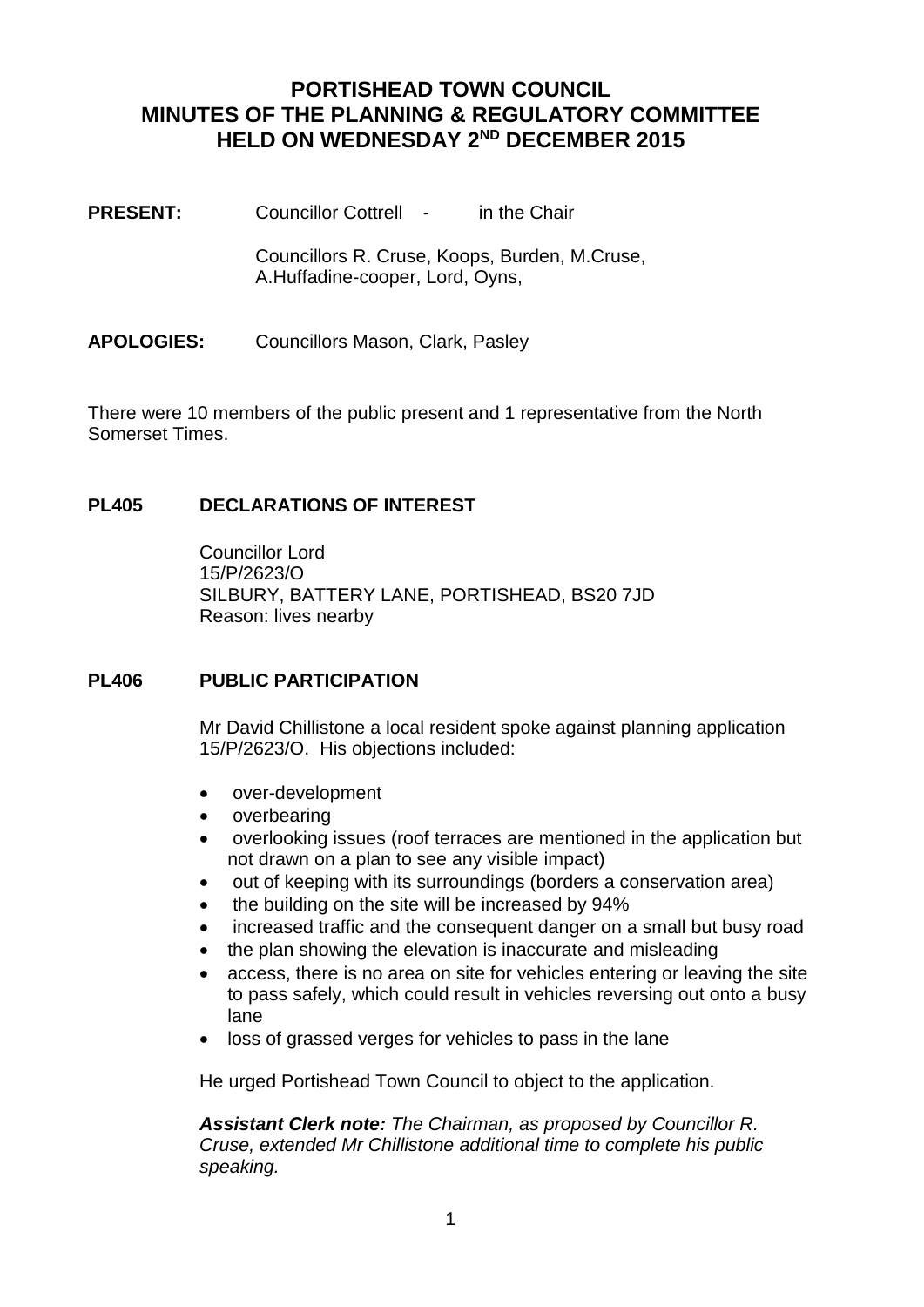Mr Arnold Settle a local resident and neighbour spoke against planning application 15/P/2623/O. His objections included:

- incorrect boundaries referred to in the application
- no side or rear elevations shown
- loss of privacy to Greywaters due to the balconies
- overbearing and out of keeping with the neighbourhood
- increased traffic
- there has been no consultation with Wessex Water made public
- the proposed development is significantly larger than the existing building
- increase in volume of traffic and danger to pedestrians
- the grass verge is owned by a local resident
- heavy construction traffic will cause damage to Battery Lane

He recommended that the plans be rejected and hoped that the application would be called into North Somerset Council's Planning committee.

Mr Geoff Hardman a local resident declined the opportunity to address the meeting.

Mr Colin Howells a local resident spoke in respect to planning application 15/P/1783/F. He believed that Portishead Town Council may be further consulted following the submission of recently amended plans and wished the committee to take his comments into consideration. He continues to object to the planning application as follows:

- the development will have an adverse effect on the street scene
- replacing a 2 bedroom bungalow with a 4 bedroom house will take up the whole of the plot, resulting in overdevelopment of the site
- the proposed roofline appears to be 7 inches lower than No. 39 but approximately 7 feet higher than No. 43.

He asked the committee to continue to object to the application.

Mr Martyn Bennett who owns the bungalow opposite Silbury spoke against planning application 15/P/2623/O.

He wished the meeting to be aware that he owns the grass verge outside of his property on Battery Lane and would remove the opportunity for people using this to pass, likewise he has a very wide drive (6-8m) that up until now he has not erected gates across so that drivers could pass on the narrow lane.

He felt that the existing building at Silbury is unusual as it is 1960's architecture however it is in no way dilapidated or requires demolition other than for profiteering.

Mr Mike Johnston a local resident spoke against planning application 15/P/2623/O. As Chairman of the Gordano Society he confirmed that the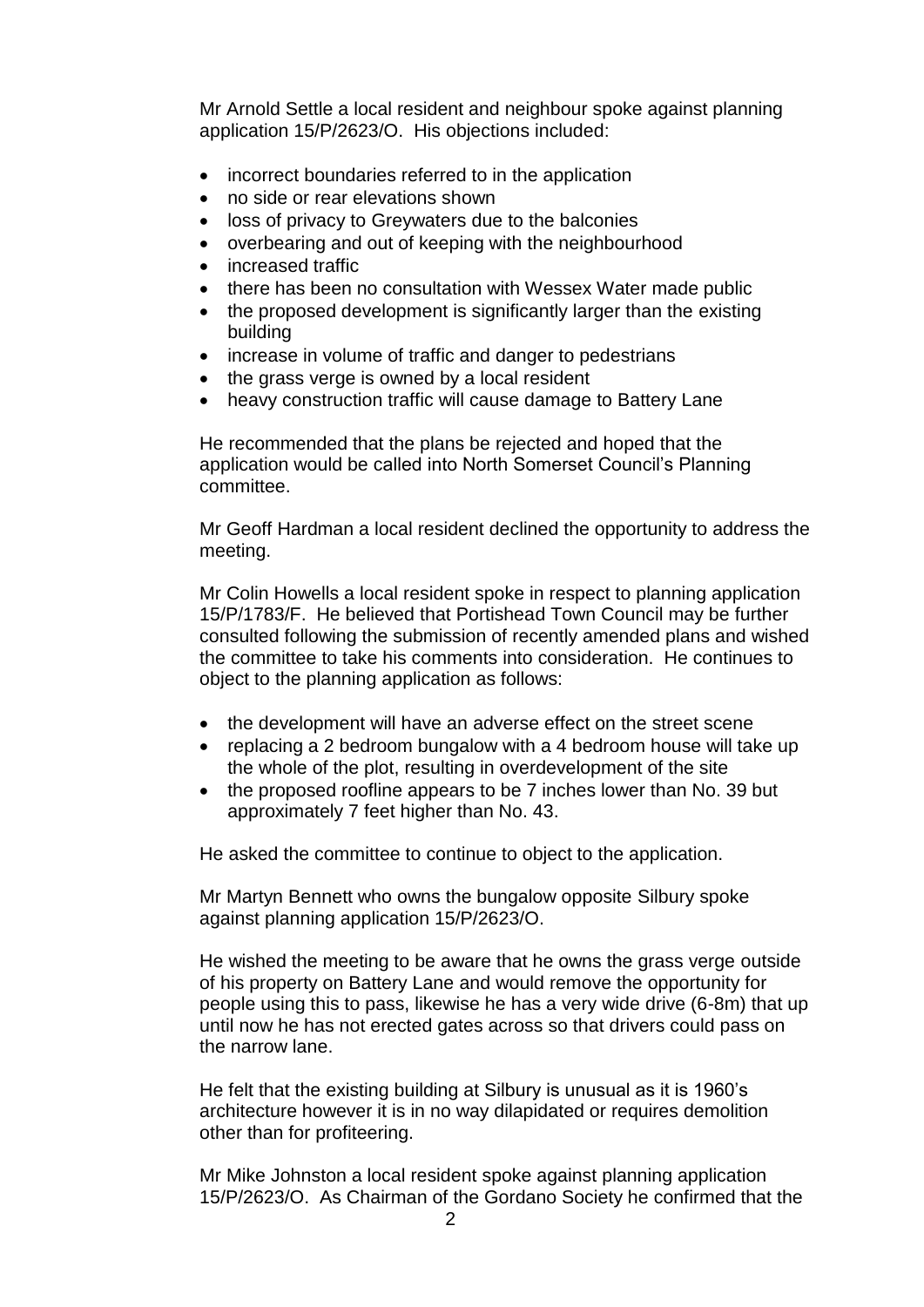society intended to write to North Somerset Council once again with its objections to the application.

*Assistant Clerk note: in view of public interest Councillor Cottrell changed the order of the meeting.*

# **PL407 SECTION 2 PLANNING MATTERS (RECOMMENDATIONS TO TOWN COUNCIL)**

# **OTHER PLANNING MATTERS**

# **A. CYCLING AND PATHWAYS MAPPING**

Councillor Huffadine-Cooper informed the meeting that for some time a group of volunteers from the Town Council, North Somerset Council and Sustrans (Rangers included Andrew Youngs, Mike Johnston and Duncan Day) had held meetings to put together a walking and cycling map of Portishead.

Andrew Youngs of Sustrans provided copies of a mock up map in which they have tried to give an indication of gradients etc., for walkers and cyclists. He confirmed that with the contribution from North Somerset Council of £830.00, the Town Council could have three thousand maps produced if it agreed to contribute £590.00 (five hundred and ninety pounds).

Councillor Cottrell advised that a hard copy of the proposed map was available on the presentation boards and an electronic copy was viewed on the screen.

Councillor R.Cruse noted a few routes that were missing on the map (these included Monmouth Close to Down Road and Down Road to Merlin Park), which she drew to the attention of Mr Youngs for him to include.

Councillor Koops queried the colours of the routes used as the cycling and walking colours were very similar for the coastal path.

Councillor Burden proposed thanking the volunteers for all their hard work and time putting the map together**.** He questioned whether an electronic copy could be made available on Portishead Town Council's website. Andrew Youngs believed that this would be possible.

Councillor Lord proposed that Portishead Town Council purchase three thousand maps at a cost of £590.00.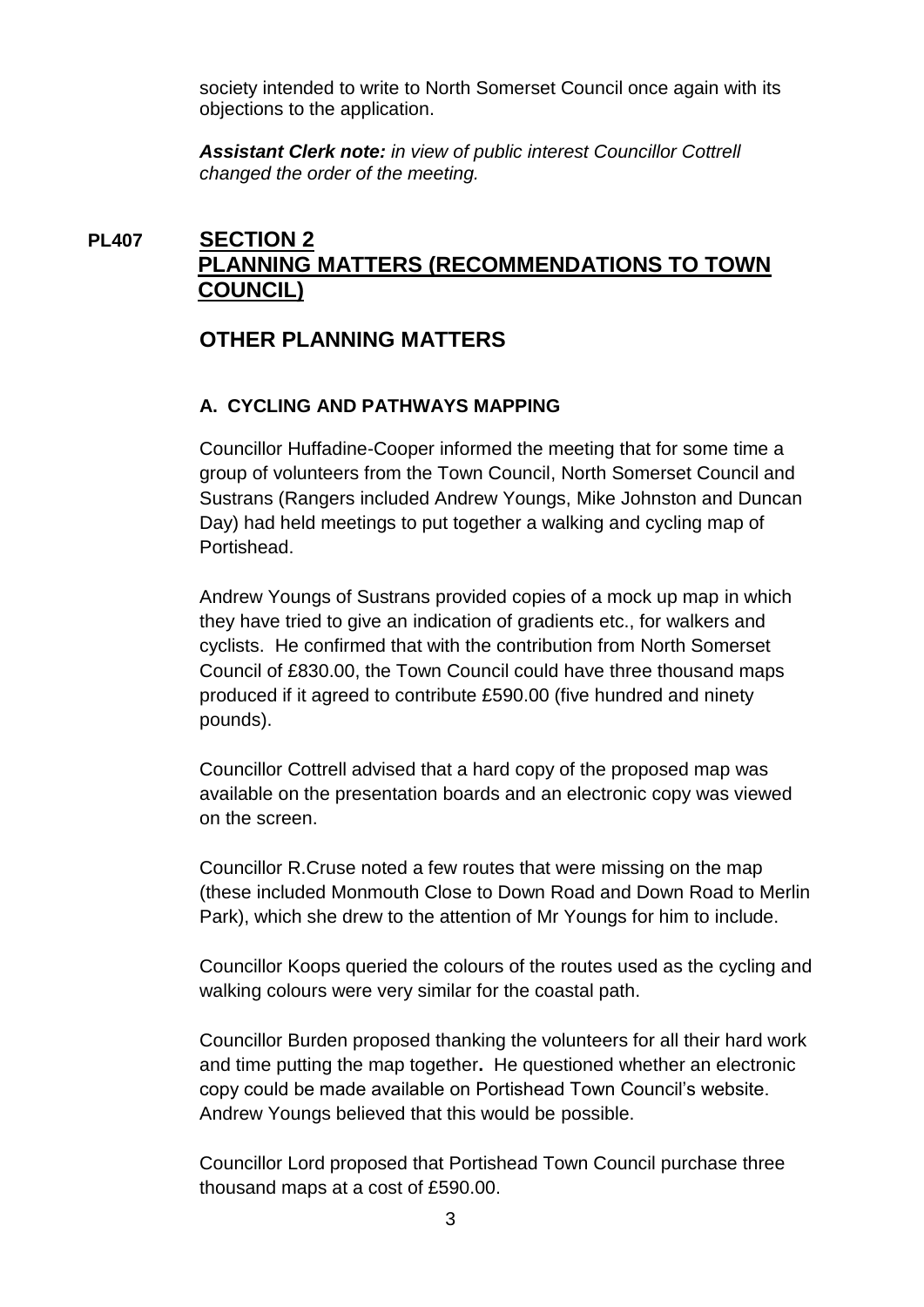Councillor R.Cruse seconded the proposal.

**Vote recorded:** majority in favour, Councillor Koops abstained

### **Recommendation**

Portishead Town Council purchases three thousand walking and cycling maps (to include the few additions made by Councillor R.Cruse) of Portishead at a cost of £590.00 (five hundred and ninety pounds).

*Assistant Clerk note: The total cost to produce three thousand maps is £1,420.00. Portishead Town Council has already received North Somerset Council's Contribution of £830.00.*

# **PL408 SECTION 1 – TO BE CONSIDERED BY THE PLANNING & REGULATORY COMMITTEE**

### **PLANNING APPLICATIONS**

**15/P/2487/F 15 WESTON WOOD ROAD, PORTISHEAD, BS20 6RD**

Erection of a two storey east elevation extension with a first floor balcony and dormer window following demolition of existing garage

The meeting viewed the on line location plan and noted that there was only one comment generally in support but relating to the location of parking.

Councillor Burden felt that due to there being no shortage of parking in the area it is over the top to insist that the front garden, which is extremely steep and hosts a tree, should be dug up and utilised specifically for parking.

The meeting discussed how close the rear neighbours are to the property and that there appeared to be no objections from neighbours in the area.

Councillor Burden proposed no objection – subject to the removal of the condition to provide a parking space in which necessitates the removal of a tree in the front garden.

Councillor Lord seconded the proposal.

**Vote recorded:** majority in favour, Councillors M.Cruse and Cottrell abstained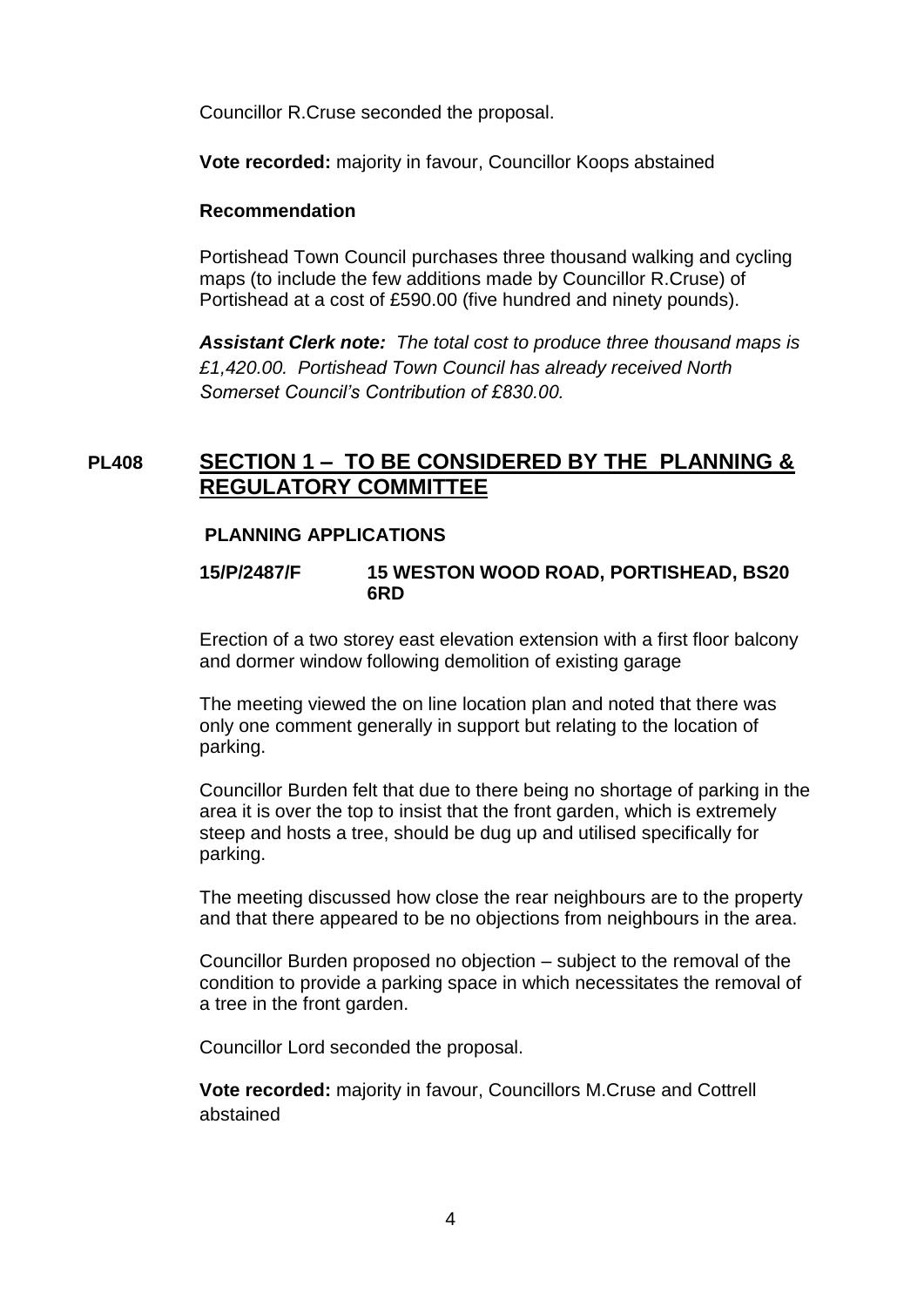**RESOLVED that** no objection – subject to the removal of the condition to provide a parking space in which necessitates the removal of a tree in the front garden.

# **15/P/2501/MMA GREENWOODS, ESPLANADE ROAD, PORTISHEAD, BS20 7HB**

Variation of Condition 2 attached to planning permission 14/P/2310/F (Raising of roof to create first floor level with rear balcony at first floor level and extend raised ground floor terrace to form patio, erection of single storey rear extension to garden room at lower ground/basement level, alterations to flat roof to detached garage and new vehicular access with gate and wall) to enlarge windows in garden room extension and include support posts for the first floor rear balcony

The meeting noted two on line objections in respect to overlooking issues, the plans being incomplete and not including measurements and windows.

Councillor Koops was disappointed for the neighbours who now have to consider more changes, when they were not happy with the initial application.

Councillor Koops proposed objecting on the grounds that the initial planning application should be adhered to without any further amendments.

Councillor R.Cruse seconded the proposal.

**Vote recorded:** majority in favour (5), abstained 3

**RESOLVED that** object on the grounds that the initial planning application should be adhered to without any further amendments.

### **15/P/2512/F FILLING STATION, STATION ROAD, PORTISHEAD, BS20 7BZ**

Redevelopment of existing fuel filling station including replacement of existing tanks, pumps, vents, offset fills and forecourt canopy

The meeting noted the on line comment from Ms Bryant regarding the route some drivers take when accessing and exiting the site. The on line elevations and proposed layout showing the roads were also viewed.

Councillor R.Cruse proposed no objection.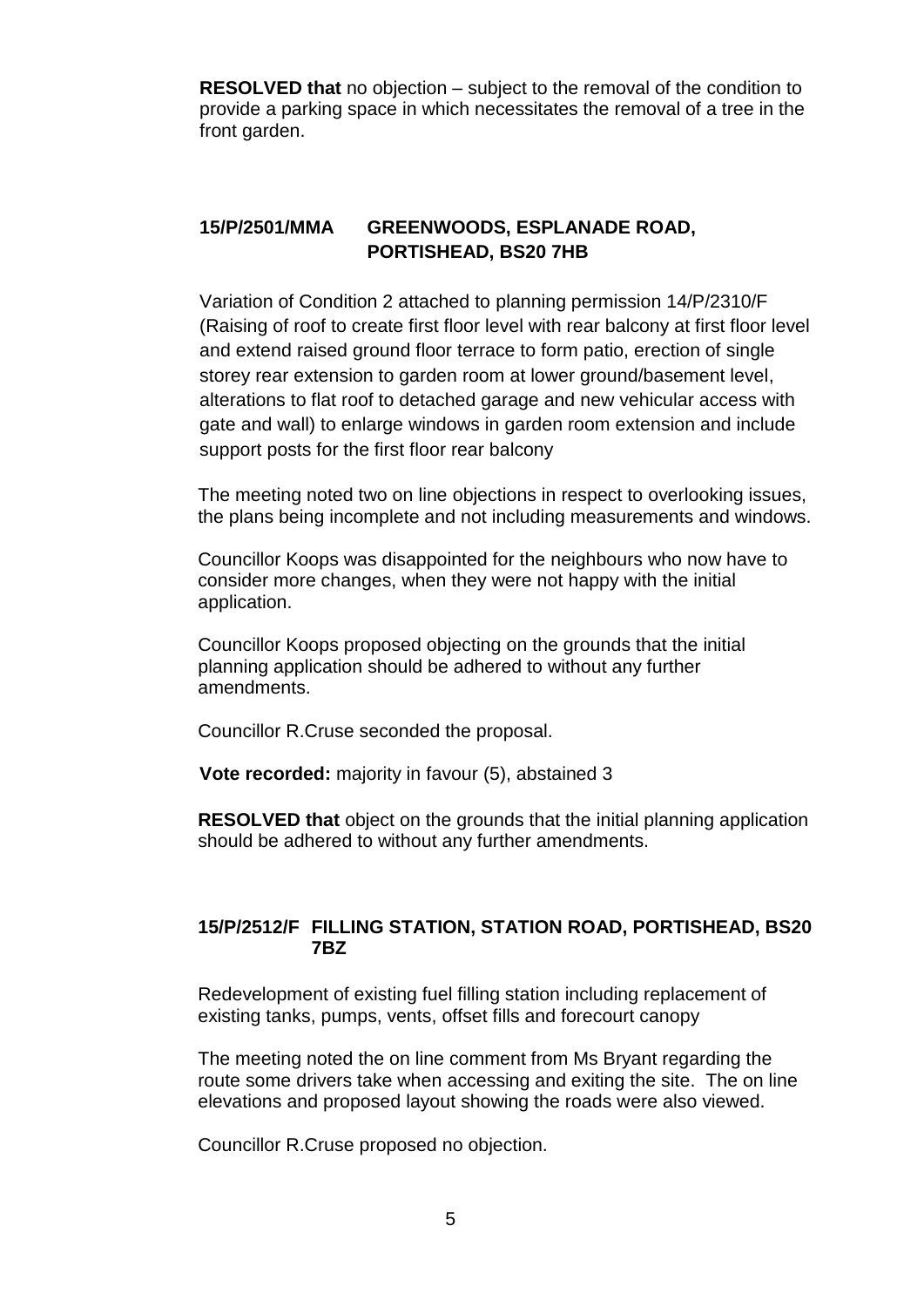Councillor Koops proposed that the Town Council establish how long the filling station will be closed.

Councillor Cottrell proposed no objection but to comment that the Town Council hopes the works will be expedited as quickly as possible.

Councillor R.Cruse seconded the proposal.

**Vote recorded**: all in favour

**RESOLVED that** no objection - but hopes the work will be expedited as quickly as possible.

**Vote recorded:** majority in favour

## **15/P/2513/HHPA 70 COMBE AVENUE, PORTISHEAD, BS20 6JS**

Prior approval request for the erection of a single storey rear extension that would 1) extend beyond the rear wall of the original house by 6 metres; 2) have a maximum height of 3.4 metres and 3) have eaves that are 2.6 metres high

The meeting noted that as this application is a householder's prior approval, Portishead Town Council is not required to comment.

# **15/P/2518/F 10 FIRCLIFF PARK, PORTISHEAD, BS20 7HQ**

Erection of a single storey side and rear extension with roof terrace

The meeting noted the two on line comments from neighbours regarding the necessity to use obscure glass to safeguard privacy and overlooking. The on line existing and proposed plans were viewed.

*Assistant Clerk note: Councillor Cottrell reminded the meeting that the level of Wi-Fi users in the room does affect the speed of the internet access for the meeting and viewing plans.*

Councillor Lord proposed objecting due to a loss in privacy to neighbouring properties.

Councillor M.Cruse seconded the proposal.

**Vote recorded:** all in favour

**RESOLVED that** objects due to a loss in privacy to neighbouring properties.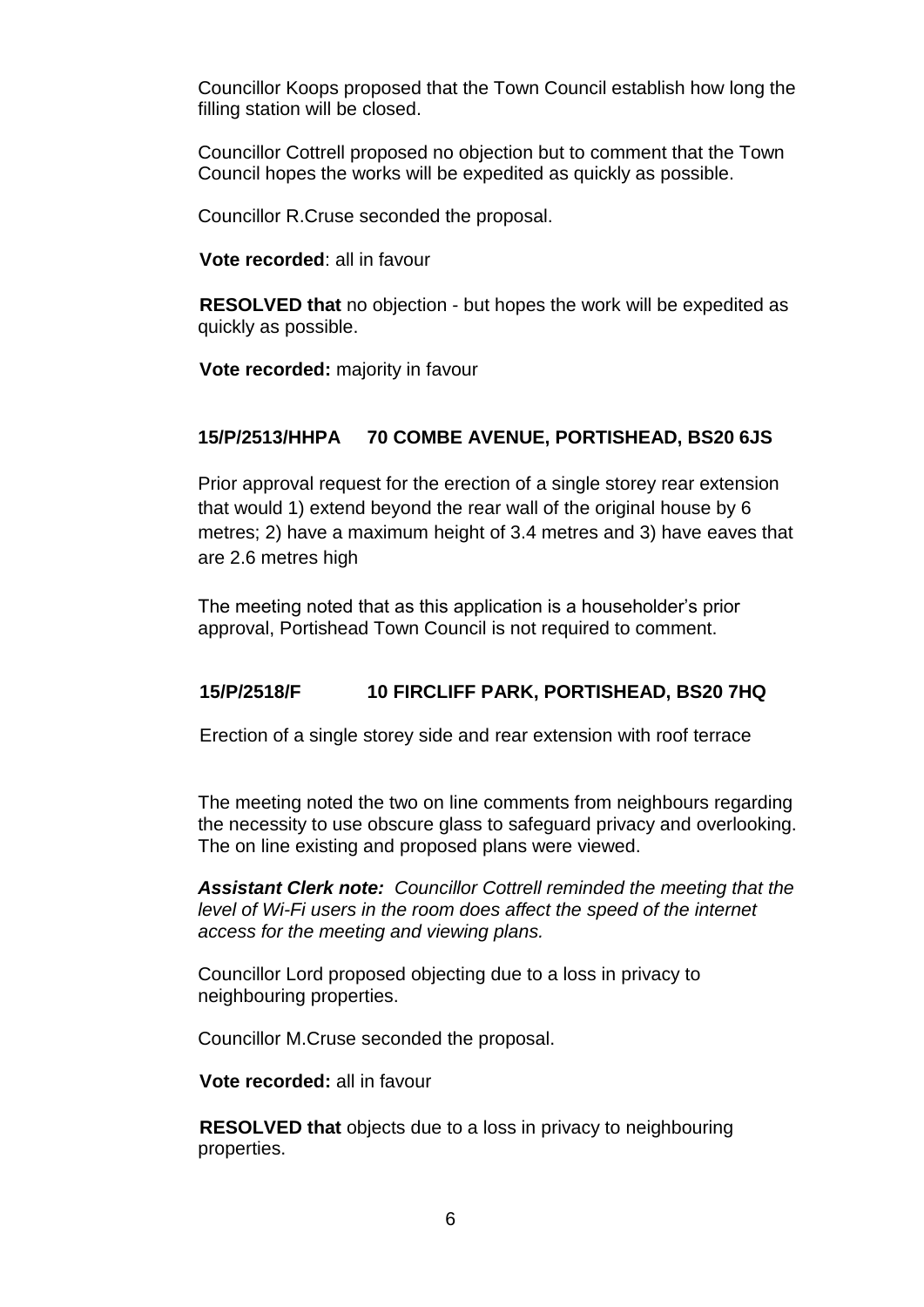# **15/P/2536/F 47 MARTINGALE WAY, PORTISHEAD, BS20 7AW**

Installation of 4no air conditioning condensing units at ground floor level on the North West elevation, 2no windows boarded up and covered with opalux reflective film with fresh air and extract grilles on the North West and south east first floor elevations, 2no atrium windows covered with film on the south east ground/first floor level

Councillor Lord could see no reason why the windows are being boarded up. Councillor Oyns concurred with Councillor Lord but could see no reason to object if it did not affect the street scene.

The meeting viewed the on line Design Statement and application form but could not establish why the opalux film was being installed.

Councillor M. Cruse proposed no comment.

Councillor Koops seconded the proposal.

**Vote recorded:** all in favour

**RESOLVED that** no comment.

# **15/P/2553/F 53 SLADE ROAD, PORTISHEAD, BS20 8HU**

Erection of a two storey front, side and rear extension and a single storey rear extension following demolition of existing flat roof extension

The meeting viewed the on line block, existing and proposed plans. There were no comments from neighbours to consider.

A discussion took place regarding the degree of space on one side (detached property) but that the extension could impact on the semi it is attached to.

Councillor M.Cruse proposed no objection.

Councillor Lord seconded the proposal.

**Vote recorded:** all in favour

**RESOLVED that** no objection.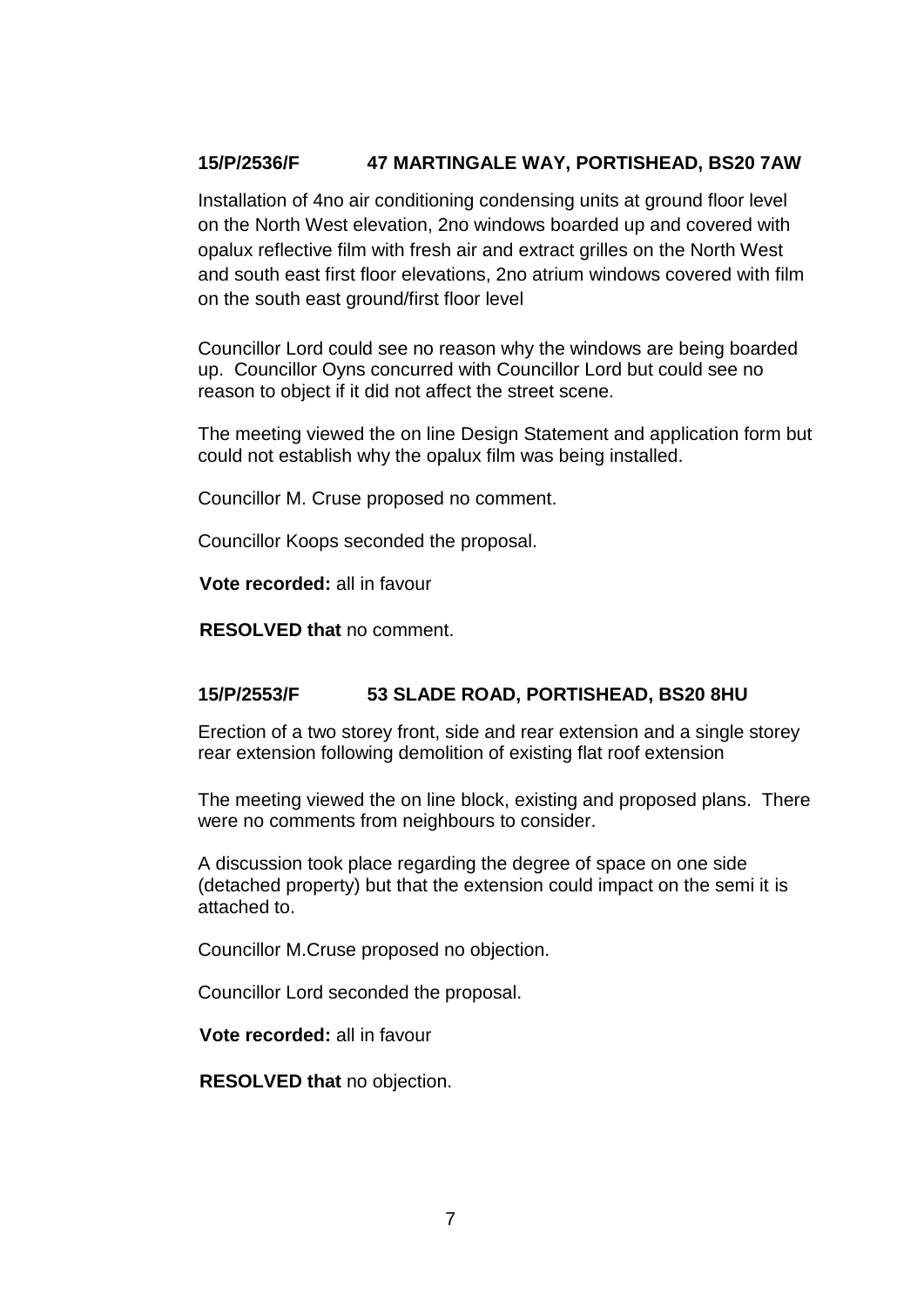### **15/P/2585/F AVON & SOMERSET POLICE HEAD QUARTERS, VALLEY ROAD, WESTON- IN-GORDANO**

Erection of Solar PV panels to roof of 4 no. buildings

Councillor R.Cruse reported to the meeting that she had asked for this application to come to committee for the purpose of making a comment to North Somerset Council and Avon & Somerset Police that Portishead Town Council has no objections to solar panels as they are less intrusive than wind turbines.

Councillor R.Cruse proposed no objection to solar panels as they are less intrusive than wind turbines.

Councillor Koops seconded the proposal.

**Vote recorded:** all in favour

**RESOLVED that** no objection to solar panels as they are less intrusive than wind turbines.

*Assistant Clerk note: Councillor Lord left the meeting*

## **15/P/2623/O SILBURY, BATTERY LANE, PORTISHEAD BS20 7JD**

Outline application for demolition of existing house, erection of a three storey block of 6 no. apartments (including a basement level) and construction of a replacement entrance, erection of a retaining wall to southern boundary, to include roof terraces, parking and a cycle store(resubmission of 15/P/0032/O). Details of access, layout and scale to be determined, however appearance and landscaping to be reserved for subsequent approval.

Councillor Koops could see no improvement from the initial application and believed that it remained overdevelopment of the site.

Councillor Oyns felt that the public speakers objecting to the application this evening had made excellent and sound comments. In his opinion the existing building is fascinating and in its own way very attractive and deserves its space.

Councillor Koops proposed objecting on the grounds of overdevelopment, access issues and that the site is on the boundary of a conservation area.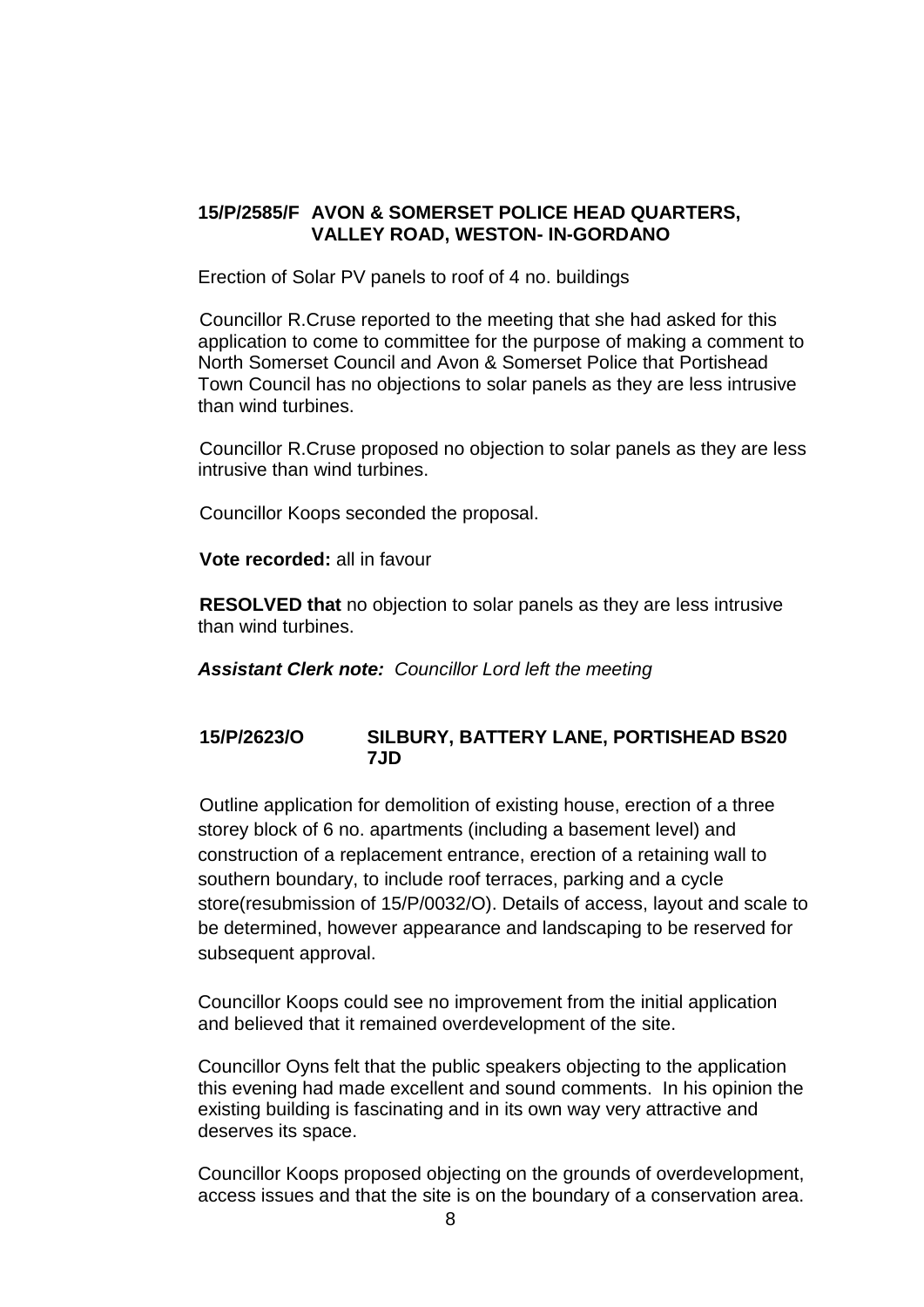Councillor Burden proposed objecting, the initial concerns of the Town Council have not been overcome.

Councillor Oyns seconded the proposal.

**Vote recorded:** all in favour

**RESOLVED that** object - the initial concerns of the Town Council have not been overcome.

*Assistant Clerk note: Councillor Lord returned to the meeting*

# **PL409 SECTION 2 PLANNING MATTERS (RECOMMENDATIONS TO TOWN COUNCIL)**

# **OTHER PLANNING MATTERS**

## **A. ALLIANCE HOMES POTENTIAL DEVELOPMENT, WEST HILL**

Councillor Cottrell reported that apologies had been received from Alliance Homes, who had contacted the office to cancel their attendance.

The preliminary proposal for Alliance Homes to build a new block providing nine residential units and a location and floor plan were available to view in hard copy on the presentation boards.

It is expected that Alliance Homes will attend the Planning & Regulatory meeting on 6<sup>th</sup> January 2016. The matter was therefore deferred.

### **B. PLANNING APPLICATION 15/P/0638/F APPEAL REFERENCE NUMBER APP/DO121/W/15/3132717**

## **22 ST PETERS ROAD, PORTISHEAD, BS20 6QT ERECTION OF A TWO STOREY DWELLING**

The meeting noted that an appeal had been made to the Planning Inspectorate against North Somerset Council's decision to refuse to grant planning permission and discussed whether Portishead Town Council should amend the comment it made previously.

Councillor Koops proposed that Portishead Town Council do not change the comment it made - *'Objection – on the grounds of overdevelopment of a corner plot'.*

Councillor Oyns seconded the proposal.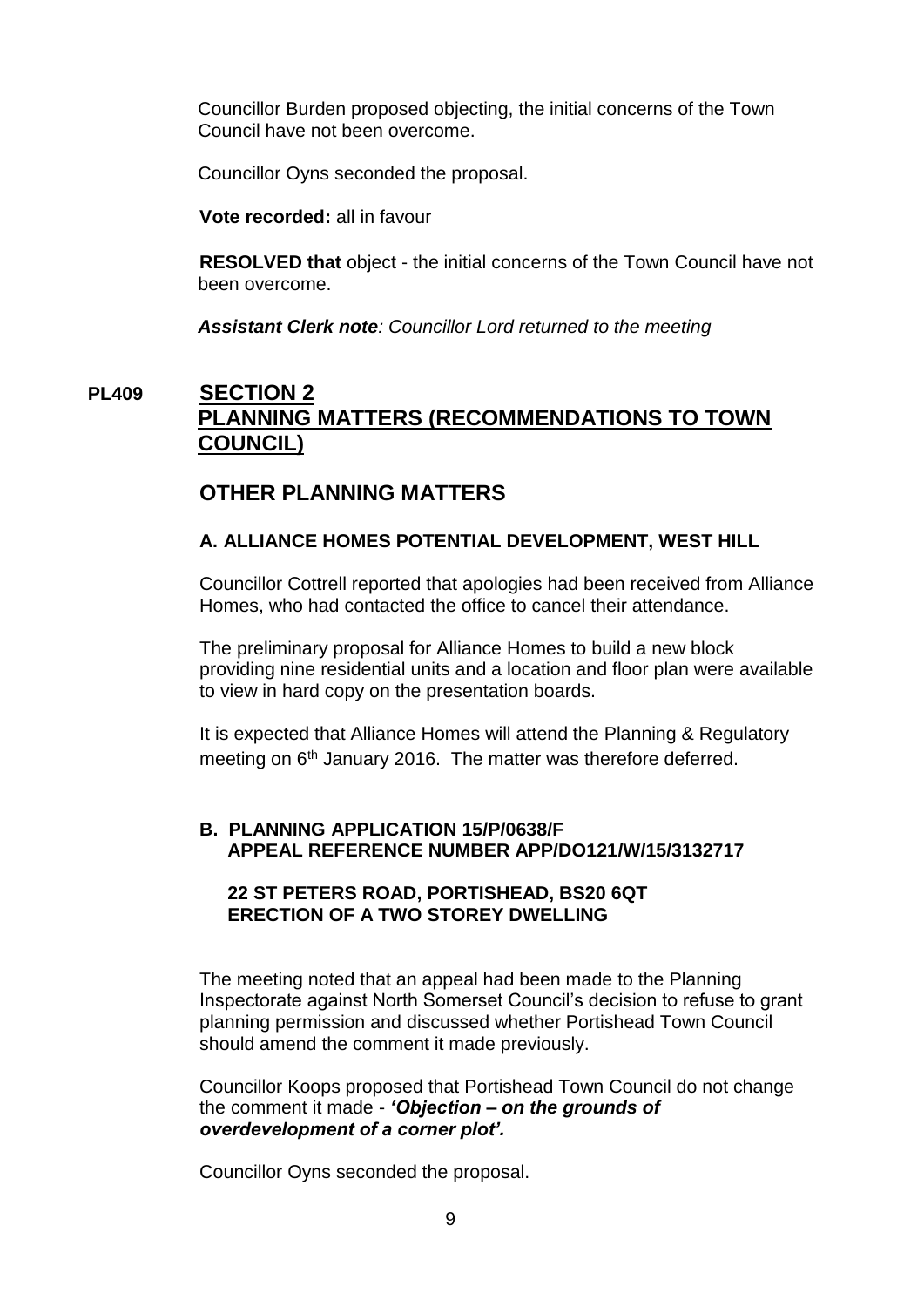**Recommendation** that Portishead Town Council do not change the comment it made - *'Objection – on the grounds of overdevelopment of a corner plot'.*

# **C. CAR PARKING – ALDI STORES**

The meeting noted the report provided - Agenda Item No. 5.F (1 of 3).

Councillor Cottrell reported to the meeting that Aldi had increased its free parking from 90 minutes to 120 minutes (2 hours) on its signage in the car park directly outside of the store. The meeting welcomed this change.

A discussion took place regarding parking outside of shopping hours, pedestrian routes to and from the store via the newly planted shrubbery and how accurate the ANPR (automatic number plate recognition) parking system will be.

Councillor R. Cruse suggested that the item be retained on the Planning & Regulatory Committee Agenda for a period of 12 months and should any circumstances change the matter can then be dealt with.

Councillor Burden agreed with Councillor R.Cruse but also wished to acknowledge that an awful lot of work has gone on in the office (Town Council) to recover the paperwork and translate the legal documents, for which they should be congratulated.

Councillor M.Cruse felt that the Town were lucky that Aldi had invested in the Co-op store, he feels that they have developed the site well and having realised they made a mistake with the parking they have since put it right.

Councillor Koops proposed that no further action is taken but car parking remains on the Planning & Regulatory Committee Agenda for a period of 12 months and that the hard work of the office staff is acknowledged.

Councillor M.Cruse seconded the proposal.

**Vote recorded:** majority in favour, Councillor Lord and Cottrell abstained

**Recommendation** that no further action is taken but car parking remains on the Planning & Regulatory Committee Agenda for a period of 12 months, and that the hard work of the office staff is acknowledged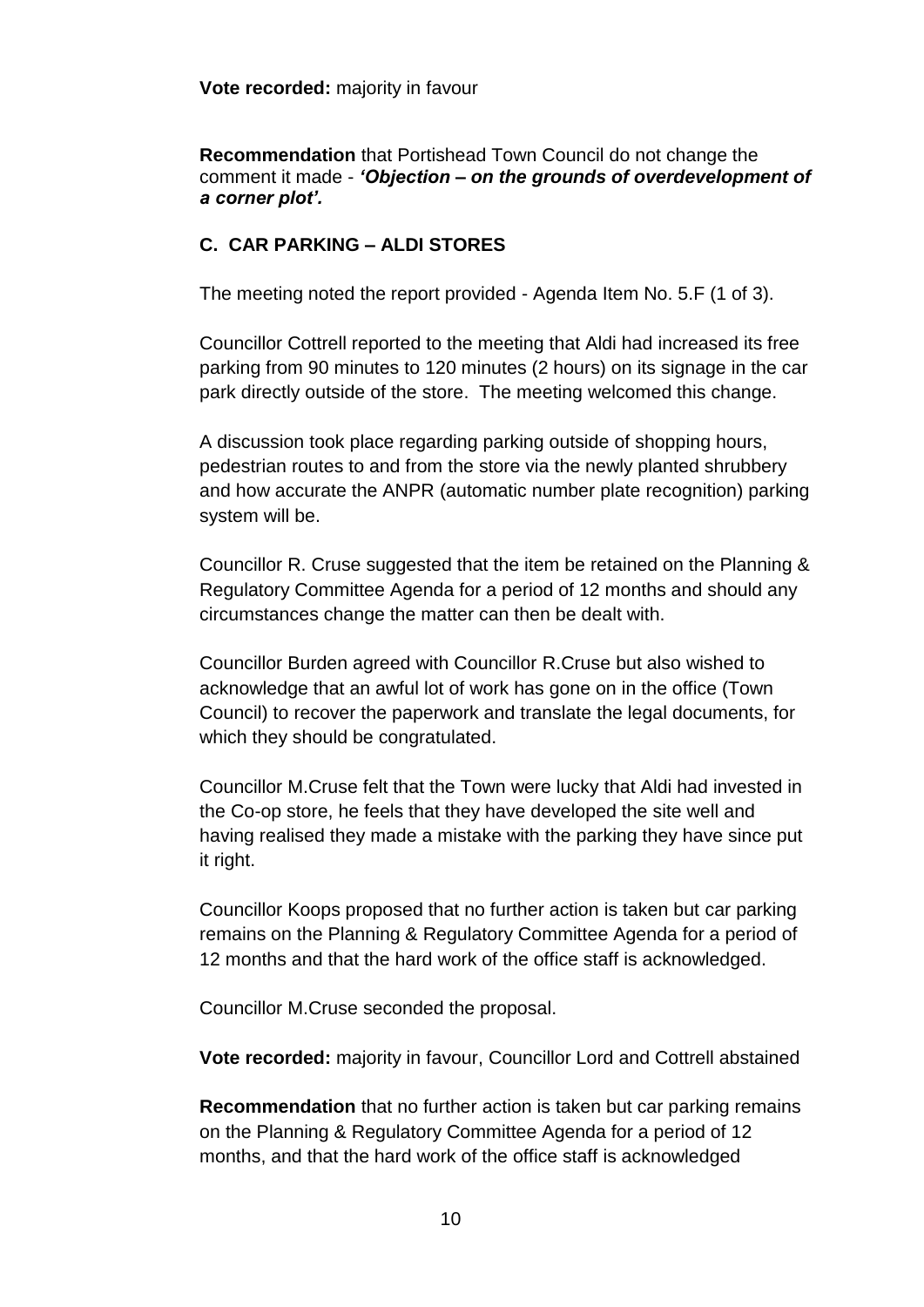## **D. DISABLED ADVISORY PARKING BAY REQUEST**

# **APPLICATION NUMBER 361254 23 CAPENOR CLOSE, PORTISHEAD**

The meeting discussed the application for a disabled parking bay at the above location.

Councillor Koops gave her concern as it was very close to the triangle.

Councillor Burden proposed no objection.

Councillor Lord seconded the proposal.

**Vote recorded:** majority in favour, Councillor Koops abstained

**Recommendation** no objection

# **PL410 SECTION 3 – DELEGATED CHAIRMAN DECISIONS**

### **PLANNING APPLICATIONS AS REPORTED BY THE PLANNING & REGULATORY CHAIRMAN**

**TREE APPLICATIONS AS REPORTED BY THE PLANNING & REGULATORY CHAIRMAN**

**Delegated decisions made by the Planning & Regulatory Chairman on the attached tables under delegated powers were noted.**

Councillor Koops proposed accepting the delegated Chairman's decisions.

Councillor M. Cruse seconded the proposal.

**Vote recorded:** all in favour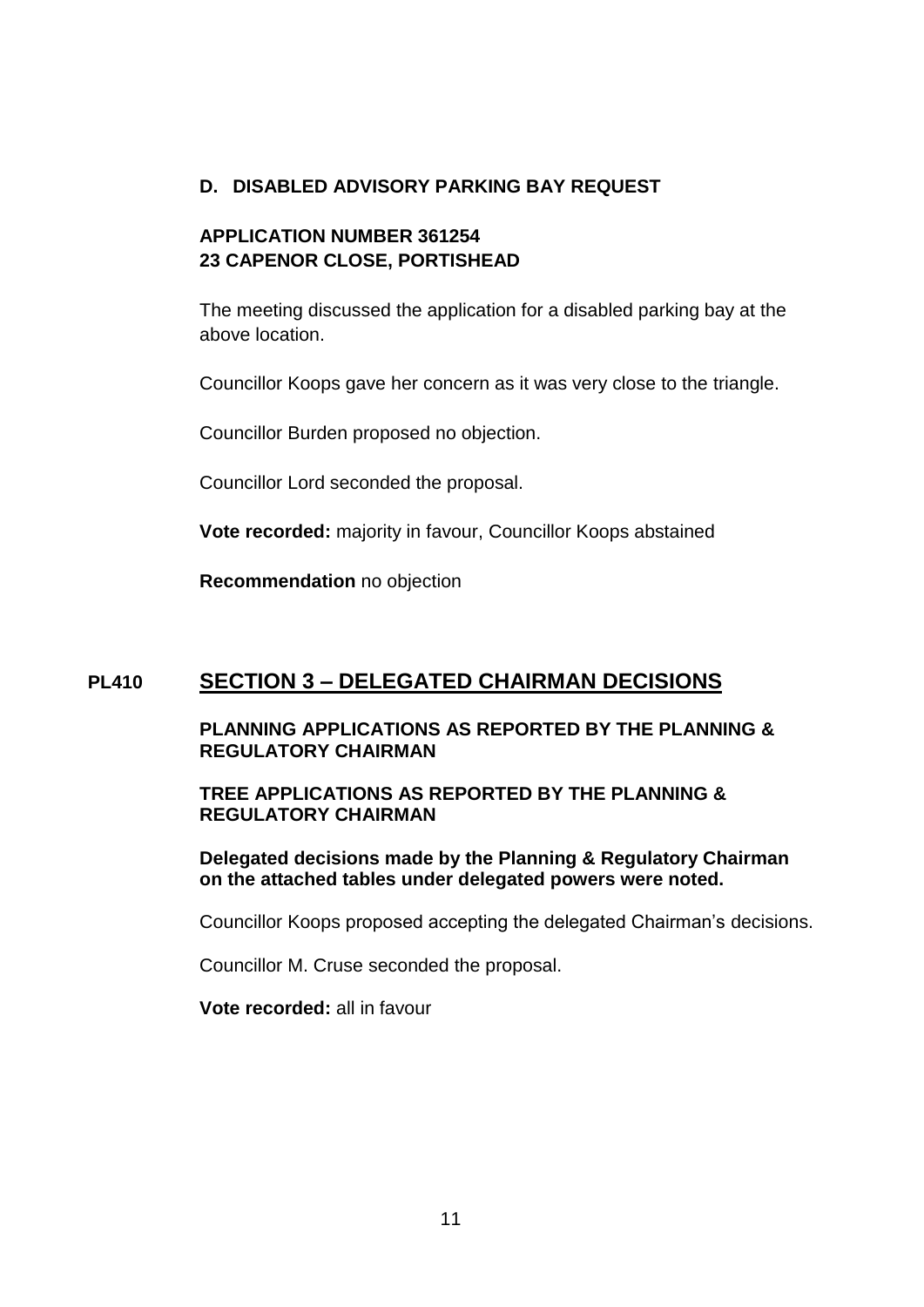# **SECTION 3 – DELEGATED CHAIRMAN DECISIONS - FOR INFORMATION**

# **PL410 PLANNING APPLICATIONS AS REPORTED BY THE PLANNING & REGULATORY CHAIRMAN**

| <b>APPLICATION</b><br>NO. | <b>LOCATION</b>                           | <b>PROPOSAL</b>                                                                                                                                                                                                                                                                                            | <b>RECOMMENDATION</b>                                                                                                              |
|---------------------------|-------------------------------------------|------------------------------------------------------------------------------------------------------------------------------------------------------------------------------------------------------------------------------------------------------------------------------------------------------------|------------------------------------------------------------------------------------------------------------------------------------|
| 15/P/2438/HHPA            | 108 Brampton Way,<br>Portishead, BS20 6YT | Prior approval request for the<br>erection of a single storey rear<br>extension that would 1) extend<br>beyond the rear wall of the<br>original house by 7 metres; 2)<br>have a maximum height of 3.4<br>metres and 3) have eaves that<br>are 2.5 metres high                                              | <b>Assistant Clerk note: HHPA is deemed approval</b><br>and consultation is not required- no comments<br>have therefore been made. |
| 15/P/2448/NMA             | 60 Hillside Road,<br>Portishead, BS20 8JR | Non-material amendment to<br>planning permission 10/P/0158/F<br>(Erection of a new upper floor<br>level to existing house with raised<br>roof height) to replace Juliet<br>balconies on upper floor full<br>length windows at rear with full<br>width balcony between privacy<br>walls 1.5m from rear wall | No objection – subject to no valid objection from<br>neighbours<br><b>Assistant Clerk note: NMA requires no</b><br>consultation.   |
| 15/P/2461/F               | 40 High Street,<br>Portishead, BS20 6EN   | Installation of air conditioning<br>system with external unit situated<br>in AC service area at rear of<br>building.                                                                                                                                                                                       | No objection – subject to no valid objection from<br>neighbours                                                                    |
| 15/P/2470/ADV             | 1 Harbour Road,<br>Portishead             | Displays of 4 No. non-illuminated<br>fascia signs, 1 No.                                                                                                                                                                                                                                                   | No objection – subject to no valid objection from<br>neighbours                                                                    |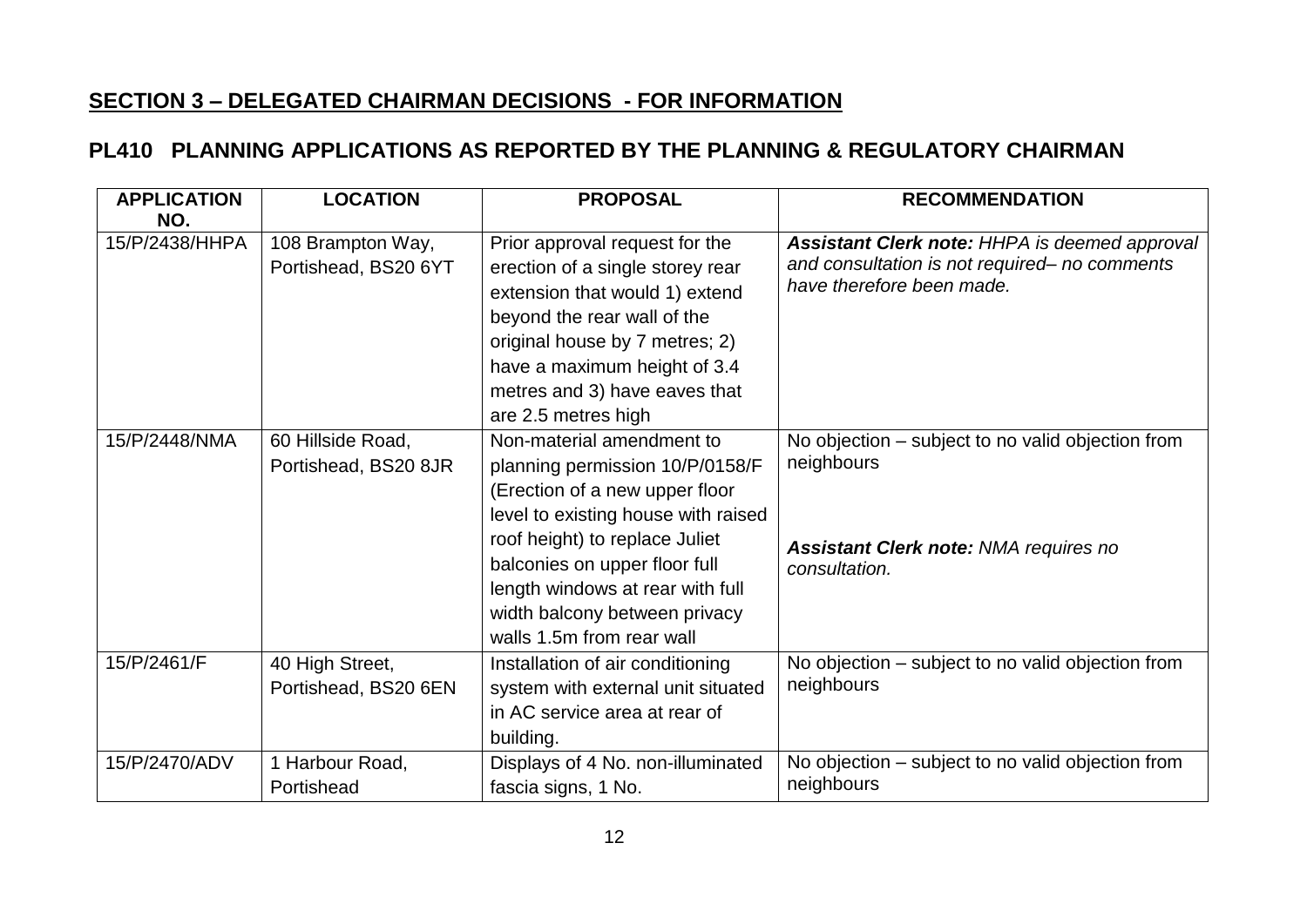|               |                                           | non-illuminated freestanding<br>directional sign and 1 No.<br>non-illuminated freestanding sign.                                                                                                                                                                         |                                                                                                                                                                                                                                                                       |
|---------------|-------------------------------------------|--------------------------------------------------------------------------------------------------------------------------------------------------------------------------------------------------------------------------------------------------------------------------|-----------------------------------------------------------------------------------------------------------------------------------------------------------------------------------------------------------------------------------------------------------------------|
| 15/P/2502/F   | 19 Exeter Road,<br>Portishead, BS20 6YE   | Erection of single storey rear<br>extension                                                                                                                                                                                                                              | No objection – subject to no valid objection from<br>neighbours                                                                                                                                                                                                       |
| 15/P/2537/F   | 17 Tydeman Road,<br>Portishead, BS20 7LS  | Conversion of garage into<br>habitable space and changes to<br>front elevation only.                                                                                                                                                                                     | In principle there are no objections subject to no<br>valid objections from neighbours. However, there<br>is insufficient information relating to the number of<br>bedrooms at the property to be able to assess<br>whether there will be adequate parking available. |
| 15/P/2544/F   | 15 Fircliff Park,<br>Portishead, BS20 7HQ | Demolition of existing<br>conservatory and erection of a<br>side extension with rear deck<br>area under roof. Tile hanging to<br>front elevation changed to grey<br>cladding board. Installation of<br>new front door, French doors and<br>Juliet balcony to dining area | No objection – subject to no valid objection from<br>neighbours                                                                                                                                                                                                       |
| 15/P/2576/F   | 55 Wren Gardens,<br>Portishead BS20 7PP   | Erect conservatory to rear<br>elevation                                                                                                                                                                                                                                  | Other than requiring obscured glass on the<br>neighbour's side, no objections subject to no valid<br>objection from neighbours                                                                                                                                        |
| 15/P/2581/NMA | 263 Down Road,<br>Portishead BS20 8HY     | Non material amendment to<br>permission14/P/1104/F (Erection<br>of a single storey14/P/1104/F<br>(Erection of a single storey<br>including a dormer window and<br>first floor balcony to front<br>elevation) to extend<br>approved dormer forward level                  | <b>Assistant Clerk note: NMA requires no</b><br>consultation.                                                                                                                                                                                                         |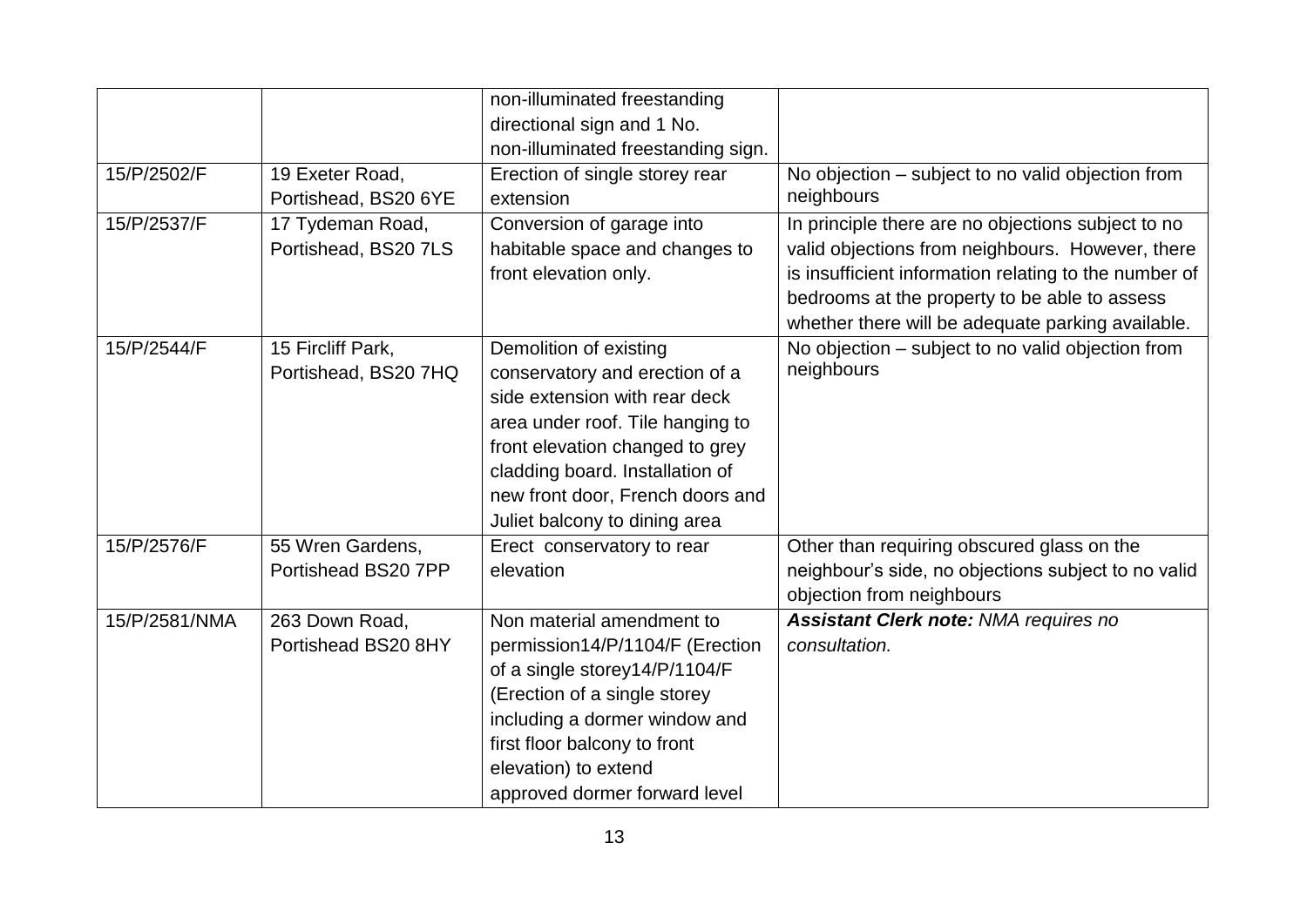|             |                      | with front of house with inward<br>opening doors and remove Velux<br>window; additional Velux window<br>to roof on rear elevation; change<br>rear patio doors to window and<br>door |                                                   |
|-------------|----------------------|-------------------------------------------------------------------------------------------------------------------------------------------------------------------------------------|---------------------------------------------------|
| 15/P/2597/F | Mead Farm House,     | Erect 2 storey side extensions at                                                                                                                                                   | No objection – subject to no valid objection from |
|             | Clevedon Road,       | both end gables of the property.                                                                                                                                                    | neighbours                                        |
|             | Portishead, BS20 8PL | Provide new roof following                                                                                                                                                          |                                                   |
|             |                      | demolition of existing side                                                                                                                                                         |                                                   |
|             |                      | extension.                                                                                                                                                                          |                                                   |
| 15/P/2601/F | 145 Phoenix Way,     | Proposed single storey rear                                                                                                                                                         | No objection – subject to no valid objection from |
|             | Portishead, BS20 7GP | extension                                                                                                                                                                           | neighbours                                        |
| 15/P/2602/F | 26 Nore Road,        | Erection of a single storey studio                                                                                                                                                  | No objection – subject to no valid objection from |
|             | Portishead, BS20 7HN | following demolition of existing                                                                                                                                                    | neighbours                                        |
|             |                      | garage                                                                                                                                                                              |                                                   |

# **PL410 TREE APPLICATIONS AS REPORTED BY THE PLANNING & REGULATORY CHAIRMAN**

| <b>APPLICATION</b><br>NO. | <b>LOCATION</b>                                            | <b>PROPOSAL</b>                                                                                        | <b>RECOMMENDATION</b>                                                                 |
|---------------------------|------------------------------------------------------------|--------------------------------------------------------------------------------------------------------|---------------------------------------------------------------------------------------|
| 15/P/2569/TPO             | Avon and Somerset<br>Police Head Quarters,<br>Valley Road, | T109 - Oak - Reduce back limbs<br>by up to 3 m and crown lift up to 2.<br>5 m; T110 - Oak- Reduce back | No objection – subject to the approval of the<br>North Somerset Council Tree Officer. |
|                           | Weston- in-Gordano,<br><b>BS20 8JJ</b>                     | limbs overhanging the road by up<br>to 2 m and crown lift up to 2.5.                                   |                                                                                       |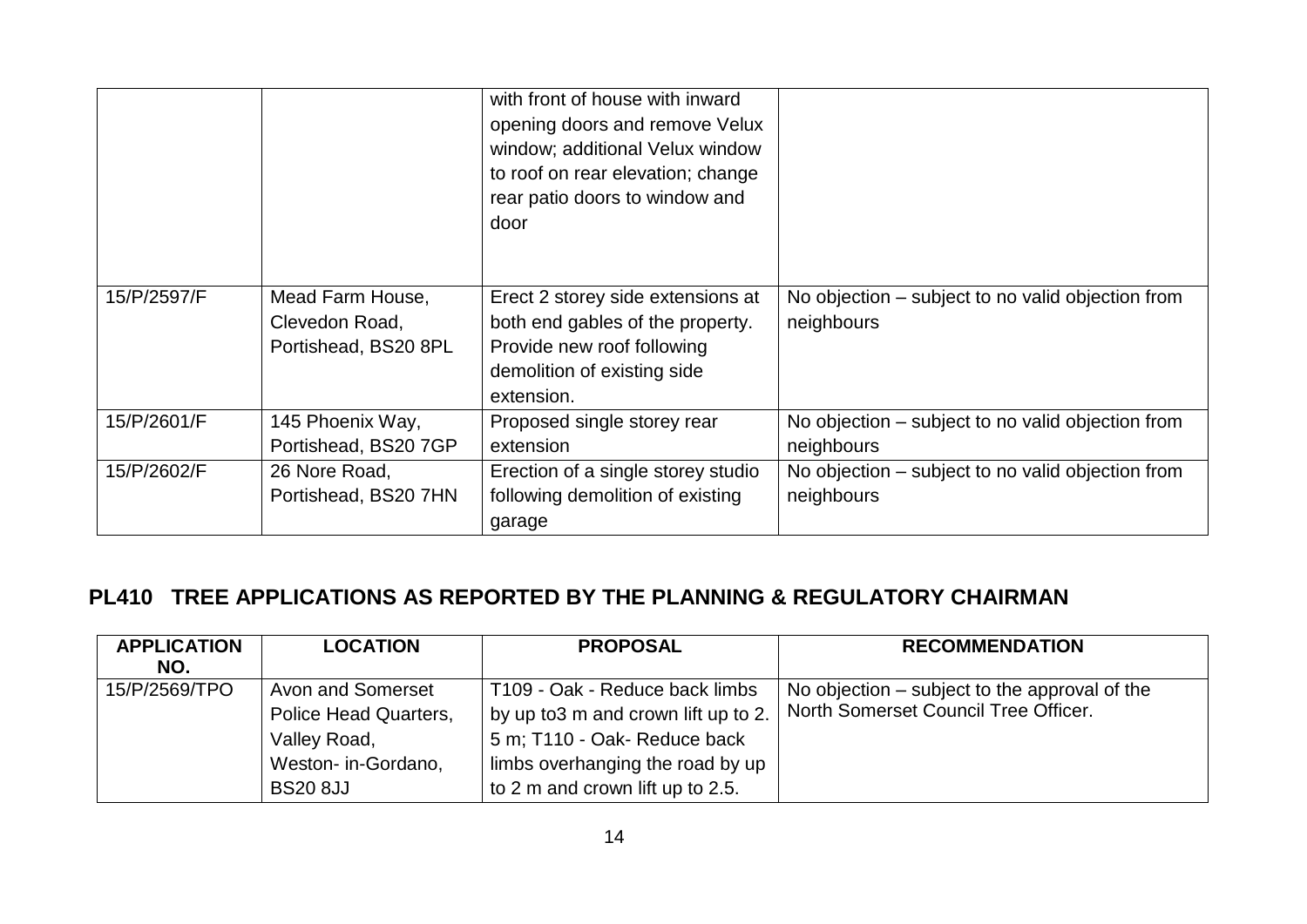| 15/P/2571/TPO | Fedden Village, Nore                         | T1 - T5 x Sycamore - Reduce      | Objects to the severe reduction but would accept |
|---------------|----------------------------------------------|----------------------------------|--------------------------------------------------|
|               | Road, Portishead, BS20   crown by up to 4 m; |                                  | minor pruning.                                   |
|               | 7HN                                          | T6 - Oak - reduce crown by up to |                                                  |
|               |                                              | 4 M.                             |                                                  |

# **PL411 OTHER PLANNING MATTERS - FOR INFORMATION**

### **1. THE FOLLOWING NOTIFICATIONS/ACKNOWLEDGEMENTS FROM NORTH SOMERSET COUNCIL WERE NOTED:-**

# **A. ENFORCEMENT CASES**

Not available when Agenda produced.

# **B. DELEGATED DECISIONS - NORTH SOMERSET COUNCIL**

Report for period 1st October 2015 to 31st October 2015.

# **C. PLANNING CONSENT GRANTED**

## **15/P/1750/F THE POACHER CAR PARK, 106 HIGH STREET, PORTISHEAD, BS20 6AJ**

Change of use from outdoor market area to rear of public house to a car wash area with erection of a canopy, storage building and staff parking and access through the public house car park

Consent letter dated 12<sup>th</sup> November detailing restrictions, numbered 3, 4, 5 and 6.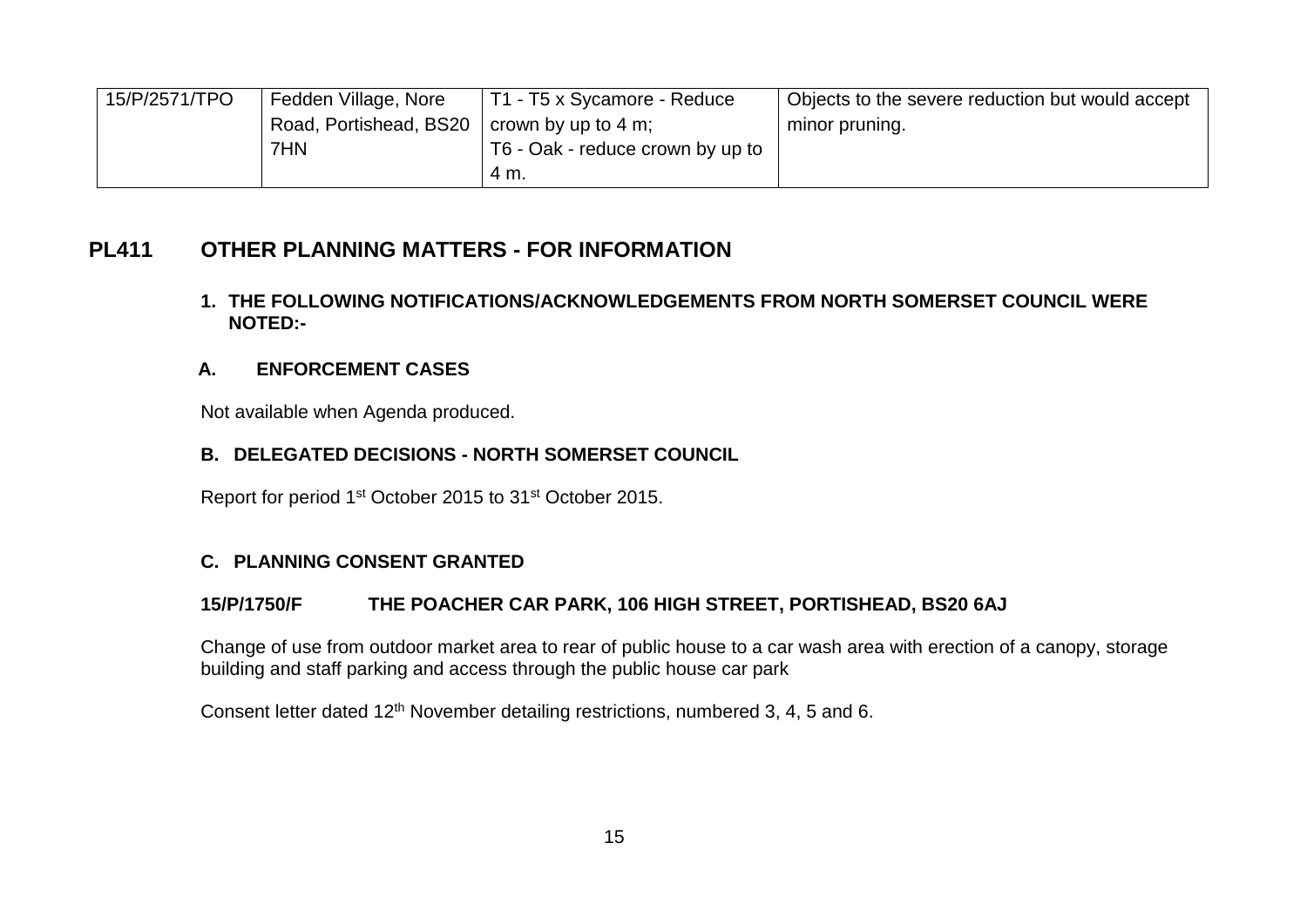## **15/P/2343/WT 117 HIGH STREET, PORTISHEAD, BS20 6PT**

T1 – Cherry – fell; T2 – Holly – reduce crown by up to 4m; T3 – Magnolia – clear crown to gain clearance of property up to 2m.

North Somerset Council took the decision not to place a Tree Preservation Order on the trees.

### **D. PLANNING APPLICATIONS REFUSED**

## **15/P/2173/F 23 VICTORIA SQUARE, PORTISHEAD, BS20 6AQ**

Erection of a first floor side and a two storey rear extension.

## **15/P/2157/F 5 CHANEL VIEW CRESCENT, PORTISHEAD, BS20 6LY**

Retrospective application for the erection of a car port.

### **15/P/2448/NMA 60 HILLSIDE ROAD, PORTISHEAD, BS20 8JR**

Non-material amendment to planning permission 10/P/0158/F (Erection of a new upper floor level to existing house with raised roof height) to replace Juliet balconies on upper floor full length windows at rear with full width balcony between privacy walls 1.5m from rear wall

## **E. LICENCE APPLICATIONS RECEIVED BY NORTH SOMERSET COUNCIL**

Not available when Agenda produced.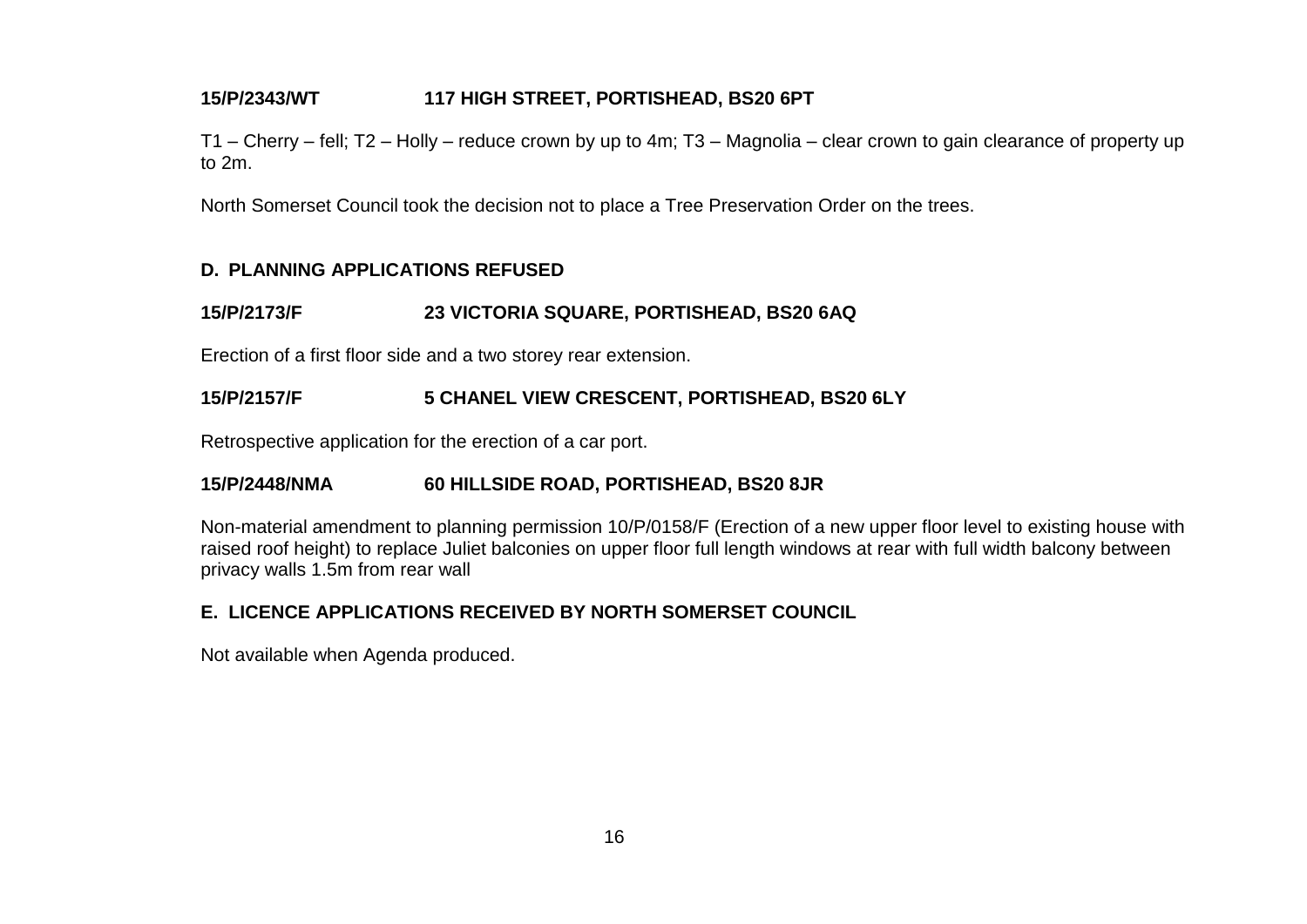# **F. SITES AND POLICIES PART 1: DEVELOPMENT MANAGEMENT POLICIES HEARING ON 3RD AND 4TH NOVEMBER 2015**

The Inspector has now issued his post hearing letter, which is available to view [http://www.n](http://www.n-somerset.gov.uk/Environment/Planning_policy_and-research/localplanning/Documents/Sites%20and%20policies%20development%20plan/ED%2028%20Inspector)[somerset.gov.uk/Environment/Planning\\_policy\\_and](http://www.n-somerset.gov.uk/Environment/Planning_policy_and-research/localplanning/Documents/Sites%20and%20policies%20development%20plan/ED%2028%20Inspector)[research/localplanning/Documents/Sites%20and%20policies%20development%20plan/ED%2028%20Inspector's%20po](http://www.n-somerset.gov.uk/Environment/Planning_policy_and-research/localplanning/Documents/Sites%20and%20policies%20development%20plan/ED%2028%20Inspector) [st%20hearing%20letter%20Nov%202015%20\(pdf\).pdf](http://www.n-somerset.gov.uk/Environment/Planning_policy_and-research/localplanning/Documents/Sites%20and%20policies%20development%20plan/ED%2028%20Inspector) A hard copy is attached.

Further information can be found on North Somerset Council's dedicated web page [http://www.n-somerset.gov.uk/Environment/Planning\\_policy\\_and-research/localplanning/Pages/Sites-and-Policies-Plan-](http://www.n-somerset.gov.uk/Environment/Planning_policy_and-research/localplanning/Pages/Sites-and-Policies-Plan-Part-1-Development-Management-Policies-Examination.aspx)[Part-1-Development-Management-Policies-Examination.aspx](http://www.n-somerset.gov.uk/Environment/Planning_policy_and-research/localplanning/Pages/Sites-and-Policies-Plan-Part-1-Development-Management-Policies-Examination.aspx)

### **PL411 MATTERS FOR THE NEXT MEETING:**

- 1. Joint Spatial Plan
- 2. Car Parking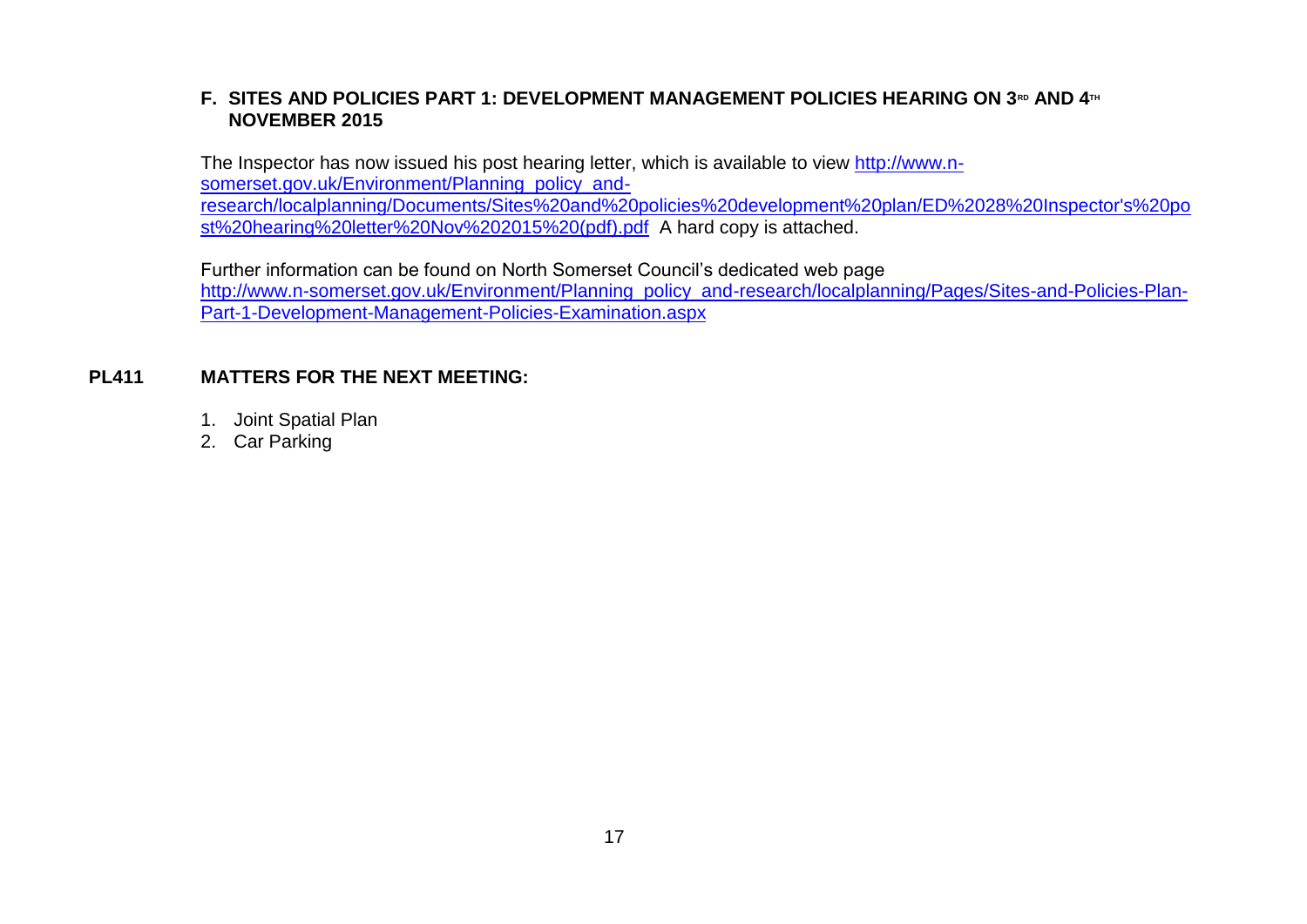# **PL412 SECTION 2 PLANNING MATTERS (RECOMMENDATIONS TO TOWN COUNCIL)**

### **\*\*\*\*\*\*\*\*\*\*\*\*\*\*\*\*\*\*\*\*\*\*\* EXEMPT ITEMS \*\*\*\*\*\*\*\*\*\*\*\*\*\*\*\*\*\*\*\*\*\*\*\*\***

**Prior to consideration of the following agenda items (5B North Somerset Core Strategy Consultation and 5E West of England Joint Spatial Plan) members were invited to pass the following resolution–**

**"Pursuant to the provisions of Public Bodies (Admissions to Meetings) Act 1960 (as extended by s100 of the Local Government Act 1972) the press and public be excluded from the meeting for the following item of business on the grounds that its consideration would involve the disclosure of exempt information as defined in Part 1."**

A vote was taken in pursuant of the provisions of Public Bodies (Admissions to Meetings) Act 1960 (as extended by s100 of the Local Government Act 1972) the press and public be excluded from the meeting for the following item of business on the grounds that its consideration would involve the disclosure of exempt information as defined in Part 1. This relates to

### **RESOLVED that:**

Pursuant to the provisions of Public Bodies (Admissions to Meetings) Act 1960 (as extended by s100 of the Local Government Act 1972) the press and public be excluded from the meeting for the following item of business on the grounds that its consideration would involve the disclosure of exempt information as defined in Part 1.

Councillor Lord informed members of the public that whilst some of the discussions may be sensitive any decisions made by the Town Council would be reported in the Minutes.

### *Assistant Clerk notes:*

*The meeting was briefly suspended whilst members of the public left the meeting.*

*Councillor M.Cruse left the meeting.*

### **E. NORTH SOMERSET CORE STRATEGY CONSULTATION ON**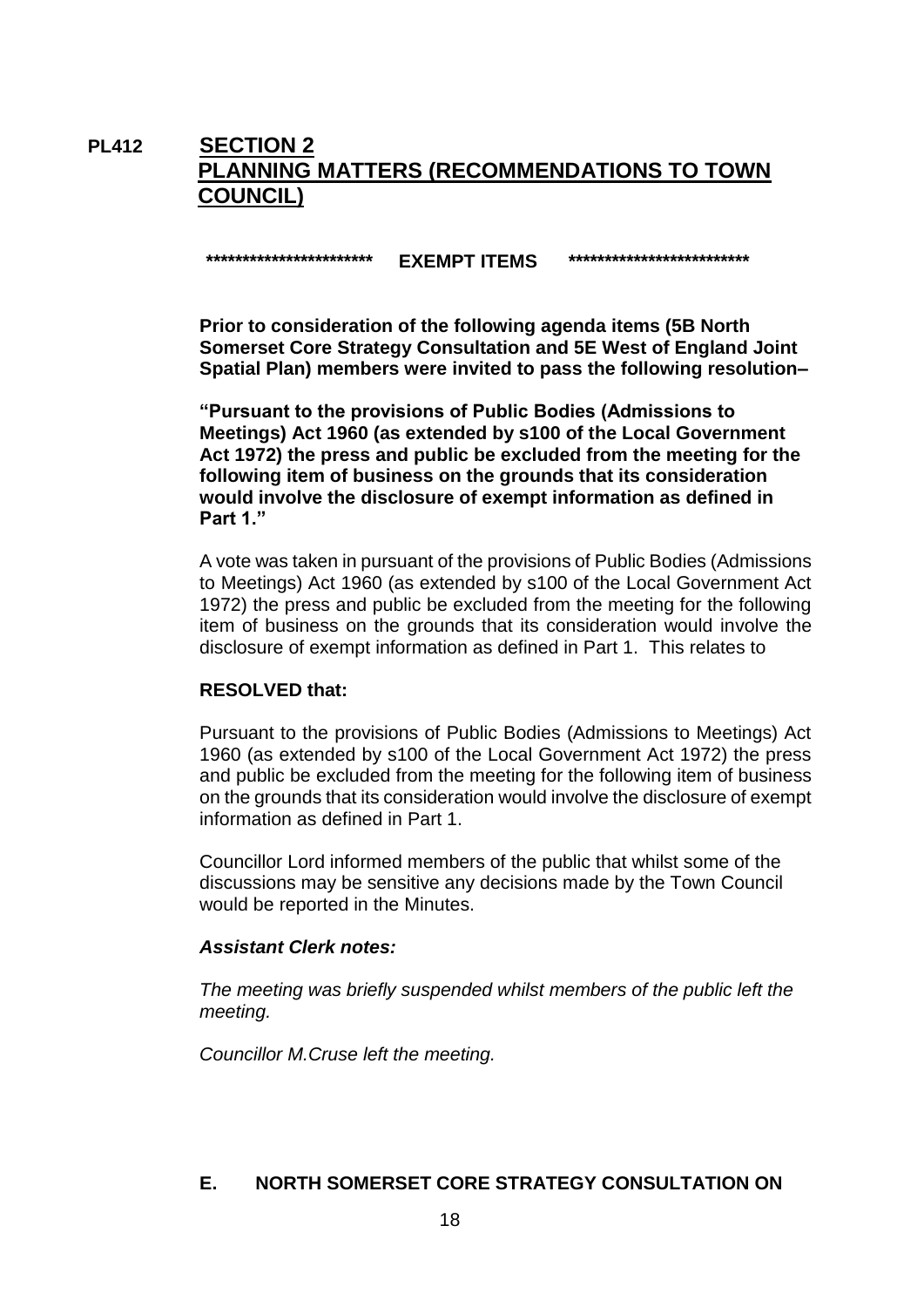### **CONSEQUENTIAL CHANGES TO REMITTED POLICIES CS6, CS14, CS19, CS28, CS30, CS31, CS32, CS33, CS14, CS19, CS28, CS30, CS31, CS32, CS33**

The meeting noted that North Somerset Council was seeking views from Portishead Town Council in respect to certain remitted policies in the Core Strategy covering the period 2006-2026, which was adopted 2012.

Having recently attended a Parish Council briefing session at North Somerset Council, Councillor Lord gave an overview and discussed a PowerPoint presentation that had been made available, some of the contents of which had been deemed sensitive. The presentation was viewed on the projector screen and the meeting then discussed the constraints, land supply positions and that some sites may not be sustainable.

The policies relevant to Portishead are as follows and the recommended proposals are written in italics:--

- **CS6 Green Belt** *Portishead Town Council supports the protection of the greenbelt*
- **CS14 Distribution of new housing** *Portishead Town Council agrees with the distribution of new housing*

### **CS19 Strategic gaps**

*Portishead Town Council agrees that North Somerset Council has demonstrated that there are sufficient sustainable sites available without the need to amend the policy* 

 **CS31 Clevedon, Nailsea and Portishead** *Portishead Town Council agrees with the existing principles but there should be no loss of jobs*

*Assistant Clerk note: Councillor Burden left the meeting*

### **Recommendation**

To receive a report from Councillor Lord to discuss at the next Town Council meeting on 9<sup>th</sup> December 2015.

# **F. WEST OF ENGLAND JOINT SPATIAL PLAN**

Councillor Lord informed the meeting that this plan revisits similar areas to the Core Strategy but the Town Council has up until 29<sup>th</sup> January 2016 to submit comments.

In summary eighty five thousand homes are needed and twenty six thousands are required across North Somerset, South Gloucestershire, Bristol and part of BANES.